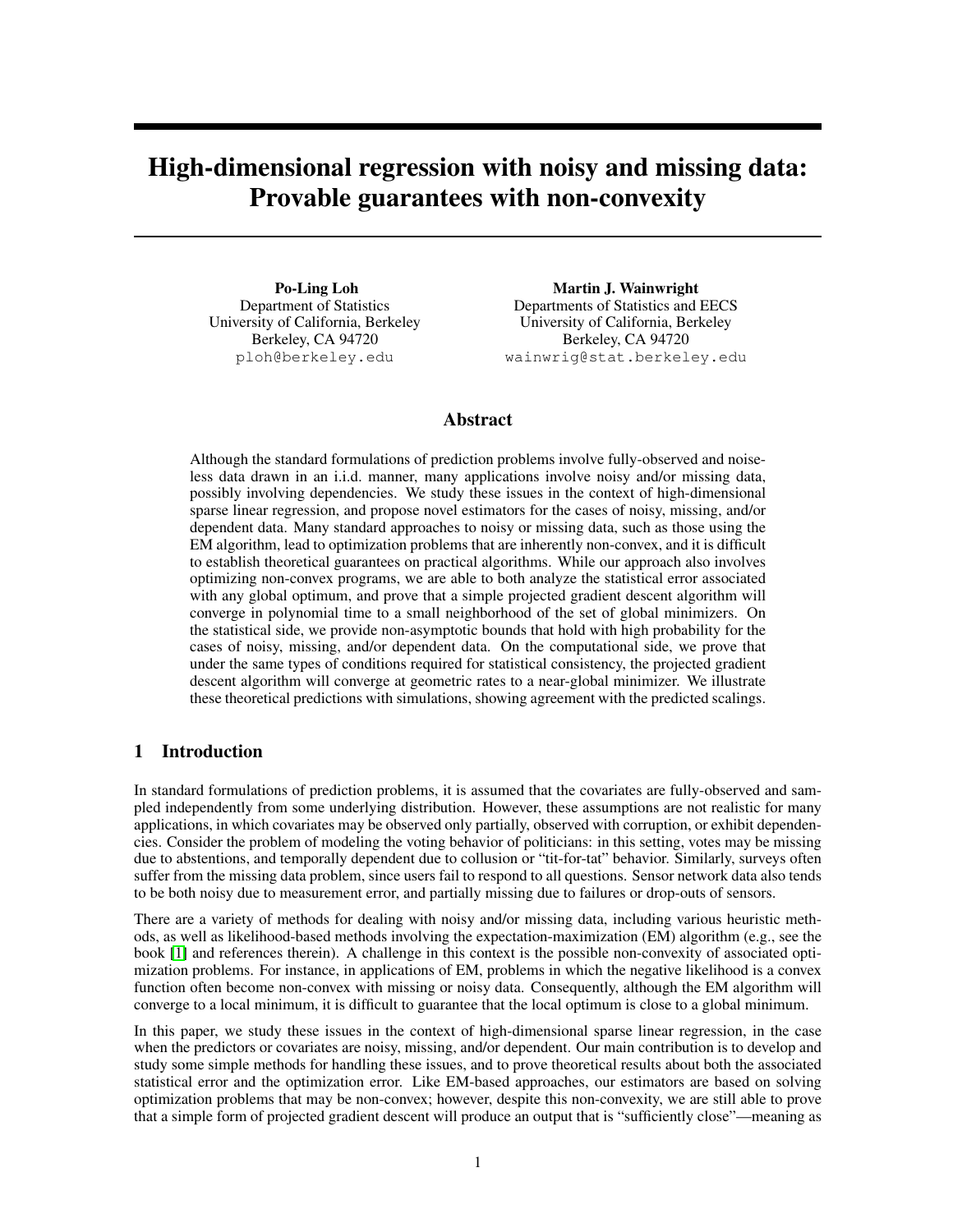small as the statistical error—to any global optimum. As a second result, we bound the size of this statistical error, showing that it has the same scaling as the minimax rates for the classical cases of perfectly observed and independently sampled covariates. In this way, we obtain estimators for noisy, missing, and/or dependent data with guarantees similar to the usual fully-observed and independent case. The resulting estimators allow us to solve the problem of high-dimensional Gaussian graphical model selection with missing data.

There is a large body of work on the problem of corrupted covariates or errors-in-variables for regression problems (see the papers and books [2, 3, 4, 5] and references therein). Much of the earlier theoretical work is classical in nature, where the sample size  $n$  diverges with the dimension  $p$  held fixed. Most relevant to this paper is more recent work that has examined issues of corrupted and/or missing data in the context of highdimensional sparse linear models, allowing for  $n \ll p$ . Stadler and B ühlmann [6] developed an EM-based method for sparse inverse covariance matrix estimation in the missing data regime, and used this result to derive an algorithm for sparse linear regression with missing data. As mentioned above, however, it is difficult to guarantee that EM will converge to a point close to a global optimum of the likelihood, in contrast to the methods studied here. Rosenbaum and Tsybakov [7] studied the sparse linear model when the covariates are corrupted by noise, and proposed a modified form of the Dantzig selector, involving a convex program. This convexity produces a computationally attractive method, but the statistical error bounds that they establish scale proportionally with the size of the additive perturbation, hence are often weaker than the bounds that can be proved using our methods.

The remainder of this paper is organized as follows. We begin in Section 2 with background and a precise description of the problem. We then introduce the class of estimators we will consider and the form of the projected gradient descent algorithm. Section 3 is devoted to a description of our main results, including a pair of general theorems on the statistical and optimization error, and then a series of corollaries applying our results to the cases of noisy, missing, and dependent data. In Section 4, we demonstrate simulations to confirm that our methods work in practice. For detailed proofs, we refer the reader to the technical report [8].

**Notation.** For a matrix M, we write  $||M||_{\text{max}} := \max_{i,j} |m_{ij}|$  to be the elementwise  $\ell_{\infty}$ -norm of M. Furthermore,  $||M||_1$  denotes the induced  $\ell_1$ -operator norm (maximum absolute column sum) of M, and  $||M||_{op}$  is the induced  $\ell_2$ -operator norm (spectral norm) of M. We write  $\kappa(M) := \frac{\lambda_{\max}(M)}{\lambda_{\min}(M)}$ , the condition number of M.

# 2 Background and problem set-up

In this section, we provide a formal description of the problem and motivate the class of estimators studied in the paper. We then describe a class of projected gradient descent algorithms to be used in the sequel.

#### 2.1 Observation model and high-dimensional framework

Suppose we observe a response variable  $y_i \in \mathbb{R}$  that is linked to a covariate vector  $x_i \in \mathbb{R}^p$  via the linear model

$$
y_i = \langle x_i, \beta^* \rangle + \epsilon_i, \qquad \text{for } i = 1, 2, \dots, n. \tag{1}
$$

Here, the regression vector  $\beta^* \in \mathbb{R}^p$  is unknown, and  $\epsilon_i \in \mathbb{R}$  is observation noise, independent of  $x_i$ . Rather than directly observing each  $x_i \in \mathbb{R}^p$ , we observe a vector  $z_i \in \mathbb{R}^p$  linked to  $x_i$  via some conditional distribution:

$$
z_i \sim \mathbb{Q}(\cdot \mid x_i), \qquad \text{for } i = 1, 2, \dots, n. \tag{2}
$$

This setup allows us to model various types of disturbances to the covariates, including

- (a) *Additive noise:* We observe  $z_i = x_i + w_i$ , where  $w_i \in \mathbb{R}^p$  is a random vector independent of  $x_i$ , say zero-mean with known covariance matrix  $\Sigma_w$ .
- (b) *Missing data:* For a fraction  $\rho \in [0, 1)$ , we observe a random vector  $z_i \in \mathbb{R}^p$  such that independently for each component j, we observe  $z_{ij} = x_{ij}$  with probability  $1 - \rho$ , and  $z_{ij} = *$  with probability  $\rho$ . This model can also be generalized to allow for different missing probabilities for each covariate.

Our first set of results is deterministic, depending on specific instantiations of the observed variables  $\{(y_i, z_i)\}_{i=1}^n$ . However, we are also interested in proving results that hold with high probability when the  $x_i$ 's and  $z_i$ 's are drawn at random from some distribution. We develop results for both the i.i.d. setting and the case of dependent covariates, where the  $x_i$ 's are generated according to a stationary vector autoregressive (VAR) process. Furthermore, we work within a high-dimensional framework where  $n \ll p$ , and assume  $\beta^*$  has at most k non-zero parameters, where the sparsity k is also allowed to increase to infinity with the sample size n. We assume the scaling  $\|\beta^*\|_2 = \mathcal{O}(1)$ , which is reasonable in order to have a non-diverging signal-to-noise ratio.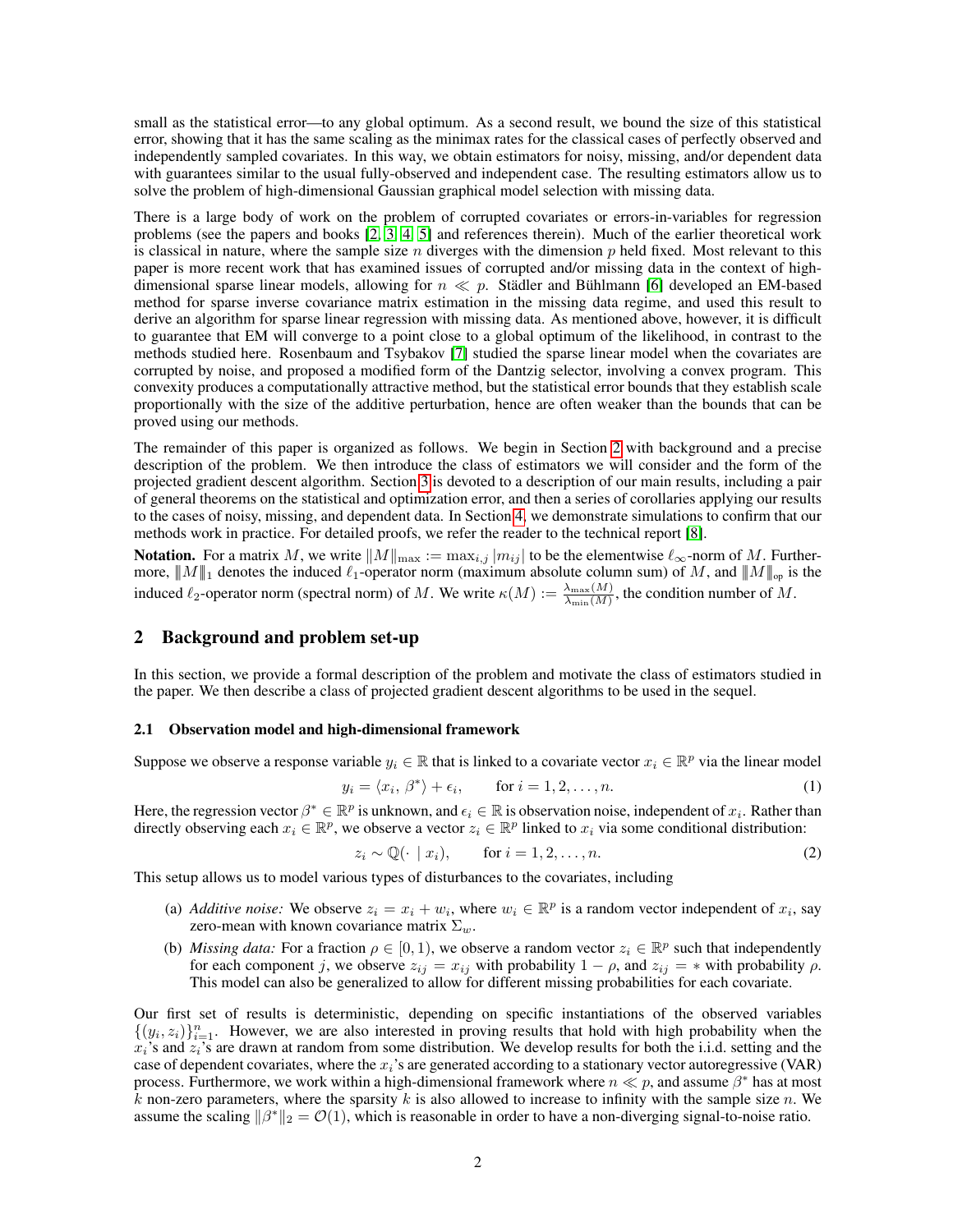#### 2.2 M-estimators for noisy and missing covariates

We begin by examining a simple deterministic problem. Let  $Cov(X) = \Sigma_x \succ 0$ , and consider the program

$$
\widehat{\beta} \in \arg \min_{\|\beta\|_1 \le R} \left\{ \frac{1}{2} \beta^T \Sigma_x \beta - \langle \Sigma_x \beta^*, \beta \rangle \right\}.
$$
 (3)

As long as the constraint radius R is at least  $\|\beta^*\|_1$ , the unique solution to this convex program is  $\hat{\beta} = \beta^*$ . This idealization suggests various estimators based on the plug-in principle. We form unbiased estimates of  $\Sigma_x$  and  $\Sigma_x \beta^*$ , denoted by  $\widehat{\Gamma}$  and  $\widehat{\gamma}$ , respectively, and consider the modified program and its regularized version:

$$
\widehat{\beta} \in \arg\min_{\|\beta\|_1 \le R} \left\{ \frac{1}{2} \beta^T \widehat{\Gamma} \beta - \langle \widehat{\gamma}, \beta \rangle \right\},\tag{4}
$$

$$
\widehat{\beta} \in \arg\min_{\beta \in \mathbb{R}^p} \left\{ \frac{1}{2} \beta^T \widehat{\Gamma} \beta - \langle \widehat{\gamma}, \beta \rangle + \lambda_n \| \beta \|_1 \right\},\tag{5}
$$

where  $\lambda_n > 0$  is the regularization parameter. The Lasso [9, 10] is a special case of these programs, where

$$
\widehat{\Gamma}_{\text{Las}} := \frac{1}{n} X^T X \quad \text{and} \quad \widehat{\gamma}_{\text{Las}} := \frac{1}{n} X^T y,\tag{6}
$$

and we have introduced the shorthand  $y = (y_1, \ldots, y_n)^T \in \mathbb{R}^n$ , and  $X \in \mathbb{R}^{n \times p}$ , with  $x_i^T$  as its  $i^{th}$  row. In this paper, we focus on more general instantiations of the programs (4) and (5), involving different choices of the pair  $(\hat{\Gamma}, \hat{\gamma})$  that are adapted to the cases of noisy and/or missing data. Note that the matrix  $\hat{\Gamma}_{\text{Las}}$  is positive semidefinite, so the Lasso program is convex. In sharp contrast, for the cases of noisy or missing data, the most natural choice of the matrix  $\hat{\Gamma}$  is *not positive semidefinite*, hence the loss functions appearing in the problems (4) and (5) are *non-convex*. It is generally impossible to provide a polynomial-time algorithm that converges to a (near) global optimum of a non-convex problem. Remarkably, we prove that a simple projected gradient descent algorithm still converges with high probability to a vector close to any global optimum in our setting.

Let us illustrate these ideas with some examples:

**Example 1** (Additive noise). Suppose we observe the  $n \times p$  matrix  $Z = X + W$ , where W is a random matrix independent of X, with rows  $w_i$  drawn i.i.d. from a zero-mean distribution with known covariance  $\Sigma_w$ . Consider the pair

$$
\widehat{\Gamma}_{\text{add}} := \frac{1}{n} Z^T Z - \Sigma_w \quad \text{and} \quad \widehat{\gamma}_{\text{add}} := \frac{1}{n} Z^T y,\tag{7}
$$

which correspond to unbiased estimators of  $\Sigma_x$  and  $\Sigma_x\beta^*$ , respectively. Note that when  $\Sigma_w = 0$  (corresponding to the noiseless case), the estimators reduce to the standard Lasso. However, when  $\Sigma_w \neq 0$ , the matrix  $\Gamma_{\text{add}}$  is *not* positive semidefinite in the high-dimensional regime  $(n \ll p)$  of interest. Indeed, since the mat has rank at most n, the subtracted matrix  $\Sigma_w$  may cause  $\widehat{\Gamma}_{\text{add}}$  to have a large number of negative eigenvalues. **Example 2** (Missing data). Suppose each entry of X is missing independently with probability  $\rho \in [0, 1)$ , and

we observe the matrix  $Z \in \mathbb{R}^{n \times p}$  with entries

$$
Z_{ij} = \begin{cases} X_{ij} & \text{with probability } 1 - \rho, \\ 0 & \text{otherwise.} \end{cases}
$$

Given the observed matrix  $Z \in \mathbb{R}^{n \times p}$ , consider an estimator of the general form (4), based on the choices

$$
\widehat{\Gamma}_{\text{mis}} := \frac{\widetilde{Z}^T \widetilde{Z}}{n} - \rho \text{ diag}\left(\frac{\widetilde{Z}^T \widetilde{Z}}{n}\right) \quad \text{and} \quad \widehat{\gamma}_{\text{mis}} := \frac{1}{n} \widetilde{Z}^T y,\tag{8}
$$

where  $Z_{ij} = Z_{ij}/(1-\rho)$ . It is easy to see that the pair  $(\Gamma_{\text{mis}}, \hat{\gamma}_{\text{mis}})$  reduces to the pair  $(\Gamma_{\text{Las}}, \hat{\gamma}_{\text{Las}})$  for the standard Lasso when  $\rho = 0$ , corresponding to no missing data. In the more interesting case w  $\frac{\tilde{Z}^T \tilde{Z}}{n}$  in equation (8) has rank at most *n*, so the subtracted diagonal matrix may cause the matrix  $\hat{\Gamma}_{mis}$  to have a large number of negative eigenvalues when  $n \ll p$ , and the associated quadratic functio

### 2.3 Restricted eigenvalue conditions

Given an estimate  $\hat{\beta}$ , there are various ways to assess its closeness to  $\beta^*$ . We focus on the  $\ell_2$ -norm  $\|\hat{\beta} - \beta^*\|_2$ , as well as the closely related  $\ell_1$ -norm  $\|\widehat{\beta} - \beta^*\|_1$ . When the covariate matrix X is fully observed (so that the Lasso can be applied), it is well understood that a sufficient condition for  $\ell_2$ -recovery is that the matrix  $\widehat{\Gamma}_{\text{Las}} = \frac{1}{n} X^T X$ satisfy a restricted eigenvalue (RE) condition (e.g., [11, 12, 13]). In this paper, we use the following condition: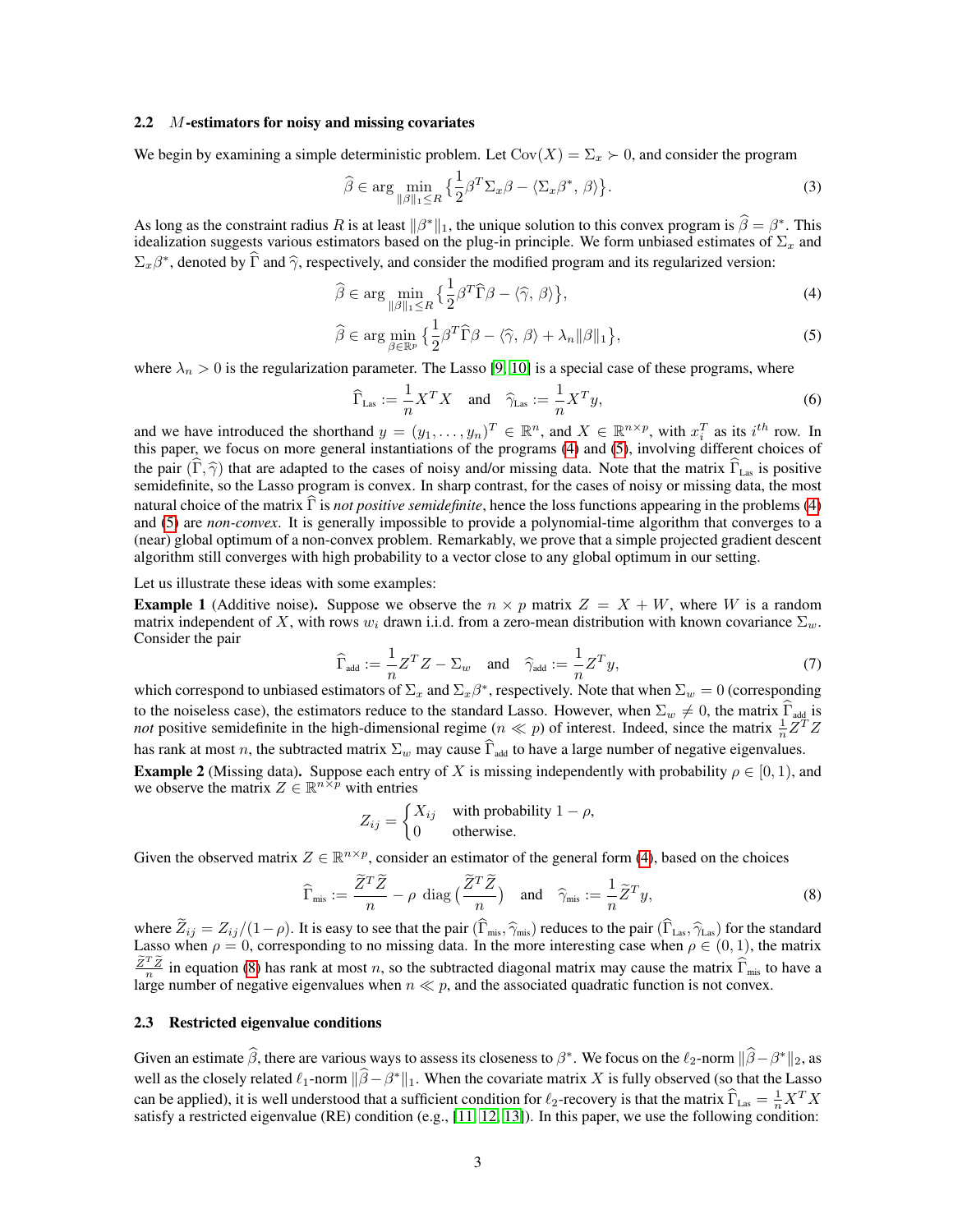**Definition 1** (Lower-RE condition). The matrix  $\hat{\Gamma}$  satisfies a lower restricted eigenvalue condition with curvature  $\alpha_{\ell} > 0$  and tolerance  $\tau_{\ell}(n, p) > 0$  if

$$
\theta^T \widehat{\Gamma} \theta \ge \alpha_\ell \ \|\theta\|_2^2 \ - \ \tau_\ell(n, p) \|\theta\|_1^2 \qquad \text{for all } \theta \in \mathbb{R}^p. \tag{9}
$$

It can be shown that when the Lasso matrix  $\widehat{\Gamma}_{\text{Las}} = \frac{1}{n} X^T X$  satisfies this RE condition (9), the Lasso estimate has low  $\ell_2$ -error for any vector  $\beta^*$  supported on any subset of size at most  $k \lesssim \frac{1}{\tau_\ell(n,p)}$ . Moreover, it is known that for various random choices of the design matrix X, the Lasso matrix  $\widehat{\Gamma}_{\text{Las}}$  will satisfy such an RE condition with high probability (e.g., [14]). We also make use of the analogous upper restricted eigenvalue condition:

**Definition 2** (Upper-RE condition). The matrix  $\hat{\Gamma}$  satisfies an upper restricted eigenvalue condition with smoothness  $\alpha_u > 0$  and tolerance  $\tau_u(n, p) > 0$  if

$$
\theta^T \widehat{\Gamma} \theta \le \alpha_u \|\theta\|_2^2 + \tau_u(n, p)\|\theta\|_1^2 \qquad \text{for all } \theta \in \mathbb{R}^p. \tag{10}
$$

In recent work on high-dimensional projected gradient descent, Agarwal et al. [15] use a more general form of bounds (9) and (10), called the restricted strong convexity (RSC) and restricted smoothness (RSM) conditions.

#### 2.4 Projected gradient descent

In addition to proving results about the global minima of programs (4) and (5), we are also interested in polynomial-time procedures for approximating such optima. We show that the simple projected gradient descent algorithm can be used to solve the program (4). The algorithm generates a sequence of iterates  $\beta^t$  according to

$$
\beta^{t+1} = \Pi \big(\beta^t - \frac{1}{\eta} (\widehat{\Gamma}\beta^t - \widehat{\gamma})\big),\tag{11}
$$

where  $\eta > 0$  is a stepsize parameter, and  $\Pi$  denotes the  $\ell_2$ -projection onto the  $\ell_1$ -ball of radius R. This projection can be computed rapidly in  $\mathcal{O}(p)$  time, for instance using a procedure due to Duchi et al. [16]. Our analysis shows that under a reasonable set of conditions, the iterates for the family of programs (4) converges to a point extremely close to any global optimum in both  $\ell_1$ -norm and  $\ell_2$ -norm, even for the non-convex program.

## 3 Main results and consequences

We provide theoretical guarantees for both the constrained estimator (4) and the regularized variant

$$
\widehat{\beta} \in \arg\min_{\|\beta\|_1 \le b_0 \sqrt{k}} \left\{ \frac{1}{2} \beta^T \widehat{\Gamma} \beta - \langle \widehat{\gamma}, \beta \rangle + \lambda_n \|\beta\|_1 \right\},\tag{12}
$$

for a constant  $b_0 \ge ||\beta^*||_2$ , which is a hybrid between the constrained (4) and regularized (5) programs.

## 3.1 Statistical error

In controlling the statistical error, we assume that the matrix  $\hat{\Gamma}$  satisfies a lower-RE condition with curvature  $\alpha_{\ell}$  and tolerance  $\tau_{\ell}(n, p)$ , as previously defined (9). In addition, recall that the matrix  $\hat$  $\alpha_{\ell}$  and tolerance  $\tau_{\ell}(n, p)$ , as previously defined (9). In addition, recall that the matrix  $\Gamma$  and vector  $\hat{\gamma}$  serve as surrogates to the deterministic quantities  $\Sigma_x \in \mathbb{R}^{p \times p}$  and  $\Sigma_x \beta^* \in \mathbb{R}^p$ , function  $\varphi(\mathbb{Q}, \sigma_{\epsilon})$ , depending on the standard deviation  $\sigma_{\epsilon}$  of the observation noise vector  $\epsilon$  from equation (1) and the conditional distribution  $\mathbb Q$  from equation (2), such that the following deviation conditions are satisfied:

$$
\|\widehat{\gamma} - \Sigma_x \beta^*\|_{\infty} \le \varphi(\mathbb{Q}, \sigma_{\epsilon}) \sqrt{\frac{\log p}{n}} \quad \text{and} \quad \|(\widehat{\Gamma} - \Sigma_x)\beta^*\|_{\infty} \le \varphi(\mathbb{Q}, \sigma_{\epsilon}) \sqrt{\frac{\log p}{n}}.
$$
 (13)

The following result applies to any global optimum  $\widehat{\beta}$  of the program (12) with  $\lambda_n \geq 4 \varphi(\mathbb{Q}, \sigma_{\epsilon}) \sqrt{\frac{\log p}{n}}$ :

**Theorem 1** (Statistical error). Suppose the surrogates  $(\widehat{\Gamma}, \widehat{\gamma})$  satisfy the deviation bounds (13), and the matrix  $\widehat{\Gamma}$  *satisfies the lower-RE condition* (9) *with parameters*  $(\alpha_{\ell}, \tau_{\ell})$  *such that* 

$$
\sqrt{k}\,\tau_{\ell}(n,p) \le \min\big\{\frac{\alpha_{\ell}}{128\sqrt{k}},\,\frac{\varphi(\mathbb{Q},\sigma_{\epsilon})}{2\,b_{0}}\,\sqrt{\frac{\log p}{n}}\big\}.\tag{14}
$$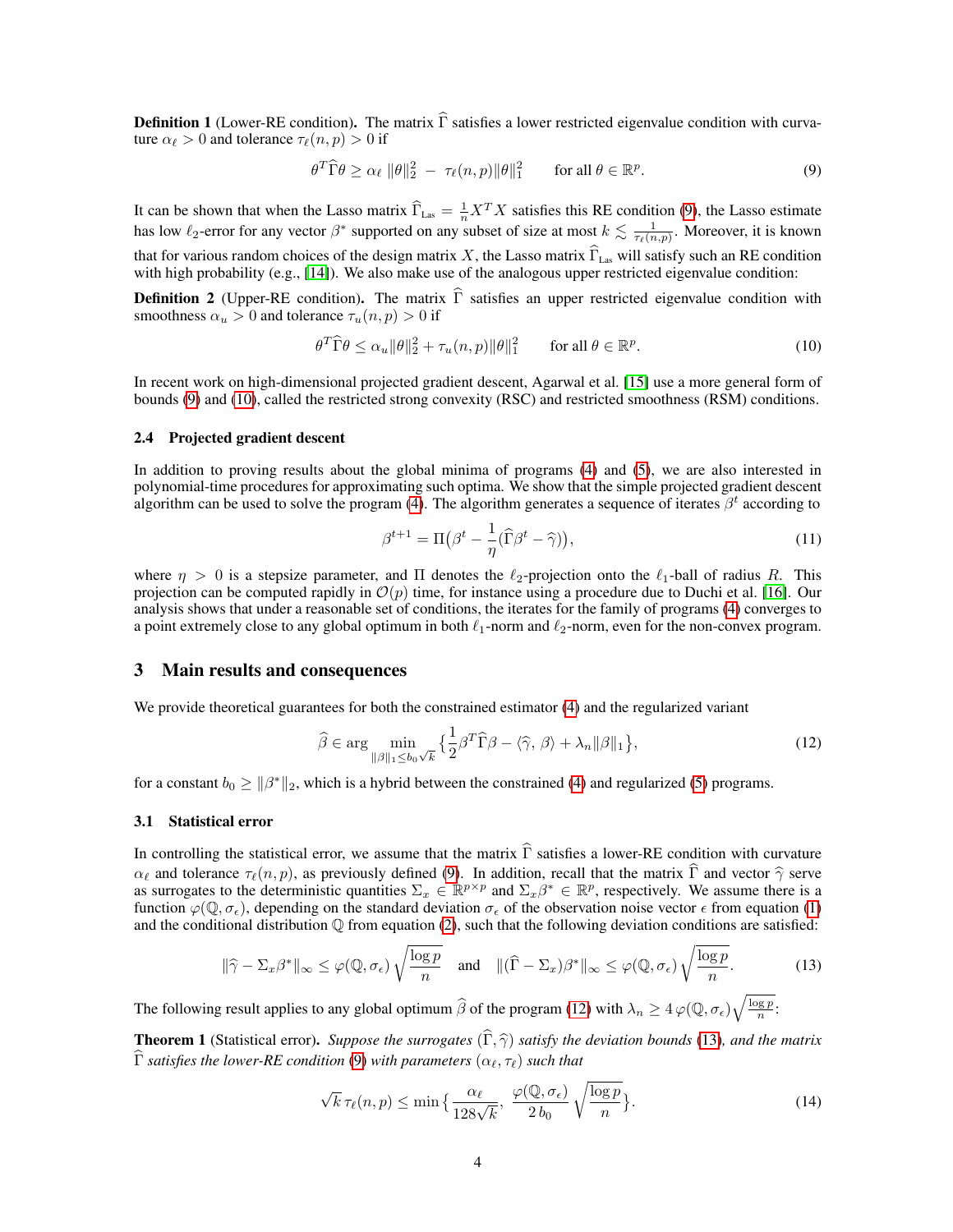*Then for any vector*  $\beta^*$  *with sparsity at most k, there is a universal positive constant*  $c_0$  *such that any global optimum*  $\widehat{\beta}$  *satisfies the bounds* 

$$
\|\widehat{\beta} - \beta^*\|_2 \le \frac{c_0 \sqrt{k}}{\alpha_\ell} \max \{ \varphi(\mathbb{Q}, \sigma_\epsilon) \sqrt{\frac{\log p}{n}}, \lambda_n \}, \text{ and } (15a)
$$

$$
\|\widehat{\beta} - \beta^*\|_1 \le \frac{8c_0 k}{\alpha_\ell} \max\left\{\varphi(\mathbb{Q}, \sigma_\epsilon)\sqrt{\frac{\log p}{n}}, \lambda_n\right\}.
$$
 (15b)

The same bounds (without  $\lambda_n$ ) also apply to the constrained program (4) with radius choice  $R = ||\beta^*||_1$ .

**Remarks:** Note that for the standard Lasso pair ( $\Gamma_{\text{Las}}$ ,  $\hat{\gamma}_{\text{Las}}$ ), bounds of the form (15) for sub-Gaussian noise are well-known from past work (e.g., [12, 17, 18, 19]). The novelty of Theorem 1 is in allowing f pairs of such surrogates, which can lead to non-convexity in the underlying M-estimator.

#### 3.2 Optimization error

Although Theorem 1 provides guarantees that hold uniformly for any choice of global minimizer, it does not provide any guidance on how to approximate such a global minimizer using a polynomial-time algorithm. Nonetheless, we are able to show that for the family of programs (4), under reasonable conditions on  $\hat{\Gamma}$  satisfied in various settings, a simple projected gradient method will converge geometrically fast to a very good approximation of any global optimum.

Theorem 2 (Optimization error). *Consider the program* (4) *with any choice of radius* R *for which the constraint is active. Suppose that the surrogate matrix* Γ *satisfies the lower-RE* (9) *and upper-RE* (10) *conditions with*  $\tau_u, \tau_l \geq \frac{\log p}{n}$ , and that we apply projected gradient descent (11) with constant stepsize  $\eta = 2\alpha_u$ . Then as *long as*  $n \sum_{i=1}^{n} k \log p$ , there is a contraction coefficient  $\gamma \in (0,1)$  *independent of*  $(n, p, k)$  *and universal positive*  $constants$   $(c_1, c_2)$  *such that for any global optimum*  $\hat{\beta}$ , the gradient descent iterates  $\{\beta^t\}_{t=0}^{\infty}$  *satisfy the bound* 

$$
\|\beta^t - \widehat{\beta}\|_2^2 \le \gamma^t \|\beta^0 - \widehat{\beta}\|_2^2 + c_1 \frac{\log p}{n} \|\widehat{\beta} - \beta^*\|_1^2 + c_2 \|\widehat{\beta} - \beta^*\|_2^2 \quad \text{for all } t = 0, 1, 2, \dots \tag{16}
$$

*In addition, we have the*  $\ell_1$ *-bound* 

$$
\|\beta^t - \hat{\beta}\|_1 \le 2\sqrt{k} \|\beta^t - \hat{\beta}\|_2 + 2\sqrt{k} \|\hat{\beta} - \beta^*\|_2 + 2\|\hat{\beta} - \beta^*\|_1 \quad \text{for all } t = 0, 1, 2, \dots \tag{17}
$$

Note that the bound (16) controls the  $\ell_2$ -distance between the iterate  $\beta^t$  at time t, which is easily computed in polynomial-time, and any global optimum  $\hat{\beta}$  of the program (4), which may be difficult to compute. Since  $\gamma \in (0, 1)$ , the first term in the bound vanishes as t increases. Together with Theorem 1, equations (16) and (17) imply that the  $\ell_2$ - and  $\ell_1$ -optimization error are bounded as  $\mathcal{O}(\frac{k \log p}{n})$  and  $\mathcal{O}(k \sqrt{\frac{\log p}{n}})$ , respectively.

#### 3.3 Some consequences

Both Theorems 1 and 2 are deterministic results; applying them to specific models requires additional work to establish the stated conditions. We turn to the statements of some consequences of these theorems for different cases of noisy, missing, and dependent data. A zero-mean random variable  $Z$  is sub-Gaussian with parameter  $\sigma > 0$  if  $\mathbb{E}(e^{\lambda Z}) \le \exp(\lambda^2 \sigma^2/2)$  for all  $\lambda \in \mathbb{R}$ . We say that a random matrix  $X \in \mathbb{R}^{n \times p}$  is sub-Gaussian with parameters  $(\Sigma, \sigma^2)$  if each row  $x_i^T \in \mathbb{R}^p$  is sampled independently from a zero-mean distribution with covariance  $\Sigma$ , and for any unit vector  $u \in \mathbb{R}^p$ , the random variable  $u^T x_i$  is sub-Gaussian with parameter at most  $\sigma$ .

We begin with the case of i.i.d. samples with additive noise, as described in Example 1.

**Corollary 1.** Suppose we observe  $Z = X + W$ , where the random matrices  $X, W \in \mathbb{R}^{n \times p}$  are sub-*Gaussian with parameters*  $(\Sigma_x, \sigma_x^2)$  *and*  $(\Sigma_w, \sigma_w^2)$ , respectively, and the sample size is lower-bounded as  $n \succsim \max\big\{ \big(\frac{\sigma_x^2 + \sigma_w^2}{\lambda_{\min}(\Sigma_x)}\big)^2, 1 \big\}$ k log p. Then for the M-estimator based on the surrogates  $(\widehat{\Gamma}_{\text{add}}, \widehat{\gamma}_{\text{add}})$ , the results of Theorems 1 and 2 hold with parameters

$$
\alpha_{\ell} = \frac{1}{2}\lambda_{\min}(\Sigma_x) \quad \text{and} \quad \varphi(\mathbb{Q}, \sigma_{\epsilon}) = c_0 \{\sigma_x^2 + \sigma_w^2 + \sigma_{\epsilon} \sqrt{\sigma_x^2 + \sigma_w^2}\},
$$

*with probability at least*  $1 - c_1 \exp(-c_2 \log p)$ *.*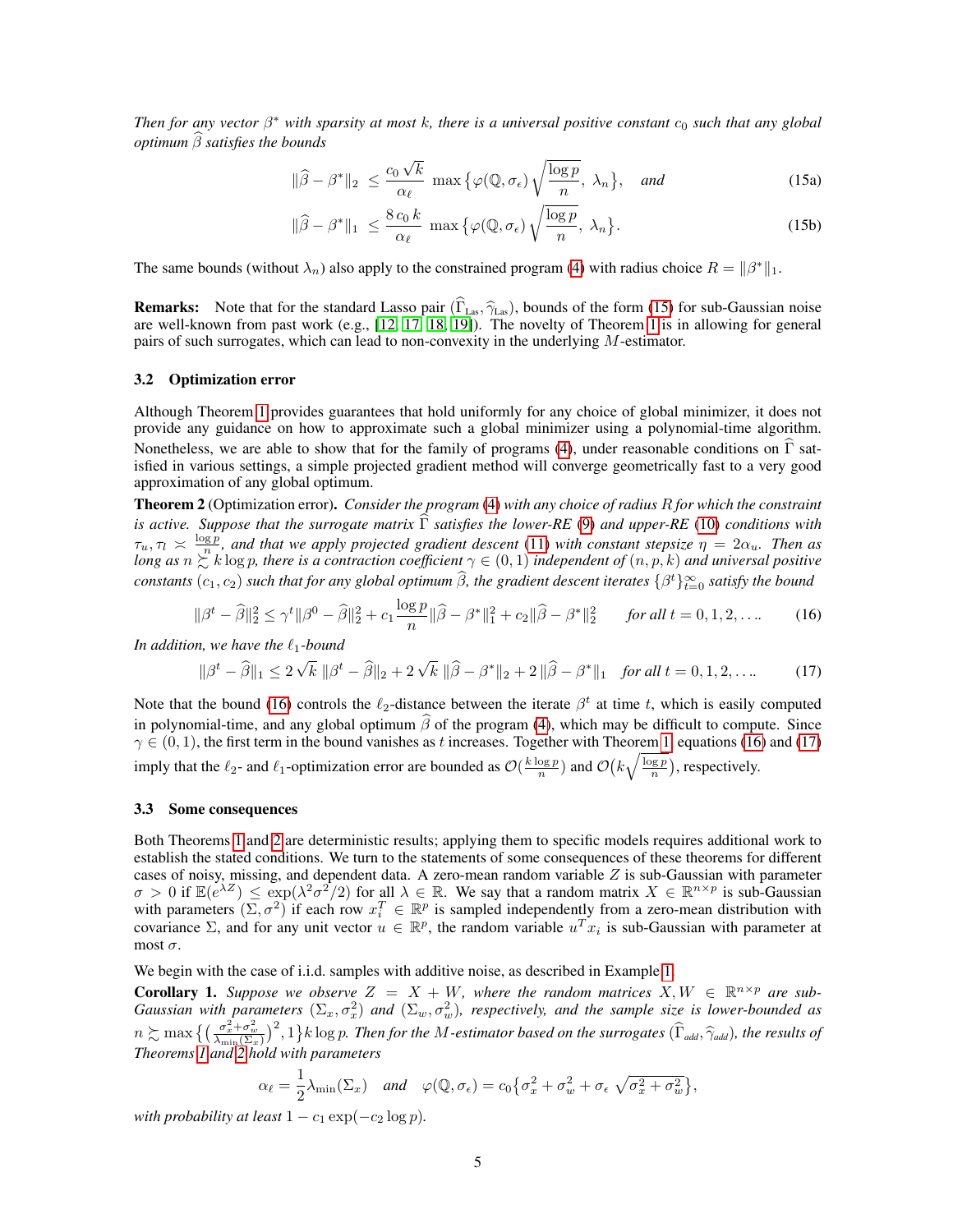For i.i.d. samples with missing data, we have the following:

**Corollary 2.** Suppose  $X \in \mathbb{R}^{n \times p}$  is a sub-Gaussian matrix with parameters  $(\Sigma_x, \sigma_x^2)$ , and Z is the missing *Coronary 2. Suppose*  $A \in \mathbb{R}$  is a sub-Gaussian matrix with parameters  $(\Sigma_x, \Sigma_x)$ , and  $\Sigma$  is the missing data matrix with parameter  $\rho$ . If  $n \succsim \max\left(\frac{1}{(1-\rho)^4} \frac{\sigma_x^4}{\lambda_{\min}^2(\Sigma_x)}\right)$ , 1) k log p, then Theorems *probability at least*  $1 - c_1 \exp(-c_2 \log p)$  *for*  $\alpha_\ell = \frac{1}{2} \lambda_{\min}(\Sigma_x)$  *and* 

$$
\varphi(\mathbb{Q}, \sigma_{\epsilon}) = c_0 \frac{\sigma_x}{1-\rho} \big( \sigma_{\epsilon} + \frac{\sigma_x}{1-\rho} \big).
$$

Now consider the case where the rows of  $X$  are drawn from a vector autoregressive (VAR) process according to

$$
x_{i+1} = Ax_i + v_i, \qquad \text{for } i = 1, 2, \dots, n-1,
$$
\n(18)

where  $v_i \in \mathbb{R}^p$  is a zero-mean noise vector with covariance matrix  $\Sigma_v$ , and  $A \in \mathbb{R}^{p \times p}$  is a driving matrix with spectral norm  $||A||_2 < 1$ . We assume the rows of X are drawn from a Gaussian distribution with covariance  $\bar{\Sigma}_x$ , such that  $\bar{\Sigma}_x = A\Sigma_x A^T + \Sigma_v$ , so the process is stationary. Corollary 3 corresponds to the case of additive noise for a Gaussian VAR process. A similar result can be derived in the missing data setting.

Corollary 3. *Suppose the rows of* X *are drawn according to a Gaussian VAR process with driving matrix* A*. Suppose the additive noise matrix* W *is i.i.d. with Gaussian rows. If*  $n \gtrsim \max \left( \frac{\zeta^4}{\lambda^2} \right)$  $\frac{\zeta^4}{\lambda_{\min}^2(\Sigma_x)}$ , 1)  $k \log p$ , with

$$
\zeta^2 = \|\Sigma_w\|_{op} + \frac{2\|\Sigma_x\|_{op}}{1 - \|A\|_{op}},
$$

*then Theorems 1 and 2 hold with probability at least*  $1 - c_1 \exp(-c_2 \log p)$  *for*  $\alpha_\ell = \frac{1}{2} \lambda_{\min}(\Sigma_x)$  *and* 

$$
\varphi(\mathbb{Q}, \sigma_{\epsilon}) = c_0(\sigma_{\epsilon}\zeta + \zeta^2).
$$

#### 3.4 Application to graphical model inverse covariance estimation

The problem of inverse covariance estimation for a Gaussian graphical model is closely related to the Lasso. Meinshausen and Bühlmann [20] prescribed a way to recover the support of the precision matrix  $\Theta$  when each column of  $\Theta$  is k-sparse, via linear regression and the Lasso. More recently, Yuan [21] proposed a method for estimating Θ using linear regression and the Dantzig selector, and obtained error bounds on  $\|\hat{\Theta} - \Theta\|_1$  when the columns of  $\Theta$  are bounded in  $\ell_1$ . Both of these results assume the rows of X are observed noiselessly and independently.

Suppose we are given a matrix  $X \in \mathbb{R}^{n \times p}$  of samples from a multivariate Gaussian distribution, where each row is distributed according to  $N(0, \Sigma)$ . We assume the rows of X are either i.i.d. or sampled from a Gaussian VAR process (18). Based on the modified Lasso, we devise a method to estimate Θ based on a corrupted observation matrix Z. Let  $X^j$  denote the  $j^{\text{th}}$  column of X, and let  $X^{-j}$  denote the matrix X with  $j^{\text{th}}$  column removed. By standard results on Gaussian graphical models, there exists a vector  $\theta^j \in \mathbb{R}^{p-1}$  such that

$$
X^j = X^{-j}\theta^j + \epsilon^j,\tag{19}
$$

where  $\epsilon^j$  is a vector of i.i.d. Gaussians and  $\epsilon^j \perp \perp X^{-j}$ . Defining  $a_j := -(\Sigma_{jj} - \Sigma_{j,-j} \theta^j)^{-1}$ , we have  $\Theta_{j,-j} = a_j \theta^j$ . Our algorithm estimates  $\hat{\theta}^j$  and  $\hat{a}_j$  for each j and combines the estimates to obtain  $\hat{\Theta}_{j,-j} = \hat{a}_j \hat{\theta}^j$ . In the additive noise case, we observe  $Z = X + W$ . The equations (19) yield  $Z^j = X^{-j}\theta^j + (\epsilon^j + W^j)$ . Note that  $\delta^j = \epsilon^j + W^j$  is a vector of i.i.d. Gaussians, and since  $X \perp \!\!\! \perp W$ , we have  $\delta^j \perp \!\!\! \perp X^{-j}$ . Hence, our results on covariates with additive noise produce an estimate of  $\theta^j$  by solving the program (4) or (12) with the pair  $(\hat{\Gamma}^{(j)}, \hat{\gamma}^{(j)}) = (\hat{\Sigma}_{-j,-j}, \frac{1}{n}Z^{-jT}Z^j)$ , where  $\hat{\Sigma} = \frac{1}{n}Z^TZ - \Sigma_w$ . When Z is a missing-data version of X, we similarly estimate the vectors  $\theta^j$  with suitable corrections. We arrive at the following algorithm:

Algorithm 3.1. (1) Perform p linear regressions of the variables  $Z<sup>j</sup>$  upon the remaining variables  $Z<sup>-j</sup>$ , using the modified Lasso program (4) or (12) with the estimators  $(\hat{\Gamma}^{(j)}, \hat{\gamma}^{(j)})$ , to obtain estimates  $\hat{\theta}^j$ .

- (2) Estimate the scalars  $a_j$  using  $\hat{a}_j := -(\hat{\Sigma}_{jj} \hat{\Sigma}_{j,-j} \hat{\theta}^j)^{-1}$ . Set  $\tilde{\Theta}_{j,-j} = \hat{a}_j \hat{\theta}^j$  and  $\tilde{\Theta}_{jj} = -\hat{a}_j$ .
- (3) Construct the matrix  $\widehat{\Theta} = \arg\min_{\Theta \in S^p} \|\Theta \widetilde{\Theta}\|_1$ , where  $S^p$  is the set of symmetric  $p \times p$  matrices.

Note that the minimization in step (3) is a linear program, so is easily solved with standard methods. We have: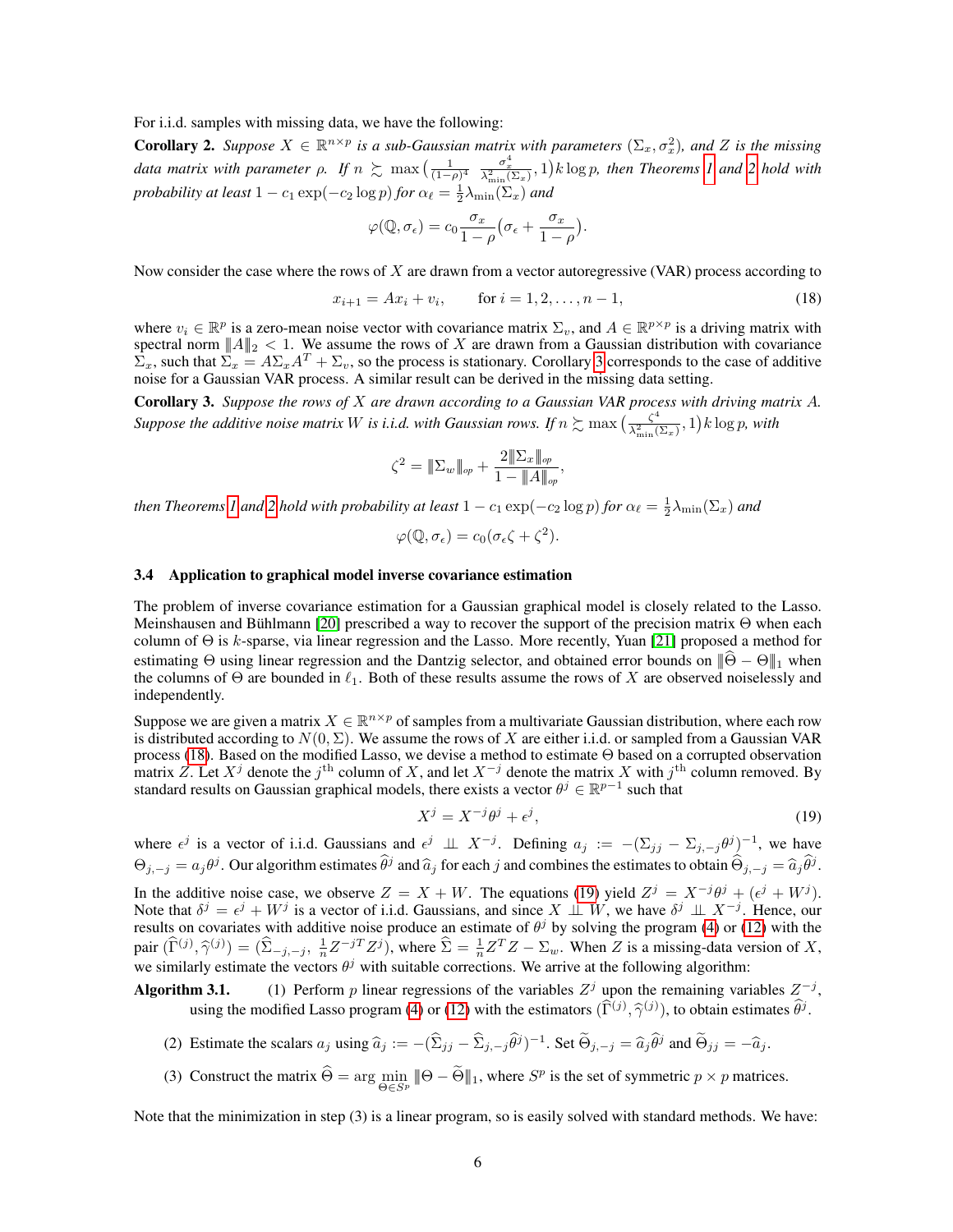Corollary 4. *Suppose the columns of the matrix* Θ *are* k*-sparse, and suppose the condition number* κ(Θ) *is nonzero and finite. Suppose the deviation conditions*

$$
\|\widehat{\gamma}^{(j)} - \Sigma_{-j,-j}\theta^j\|_{\infty} \leq \varphi(\mathbb{Q}, \sigma_{\epsilon})\sqrt{\frac{\log p}{n}} \quad \text{and} \quad \|(\widehat{\Gamma}^{(j)} - \Sigma_{-j,-j})\theta^j\|_{\infty} \leq \varphi(\mathbb{Q}, \sigma_{\epsilon})\sqrt{\frac{\log p}{n}} \tag{20}
$$

*hold for all j, and suppose we have the following additional deviation condition on*  $\widehat{\Sigma}$ *:* 

$$
\|\widehat{\Sigma} - \Sigma\|_{\max} \le c\varphi(\mathbb{Q}, \sigma_{\epsilon}) \sqrt{\frac{\log p}{n}}.
$$
\n(21)

*Finally, suppose the lower-RE condition holds uniformly over the matrices*  $\hat{\Gamma}^{(j)}$  *with the scaling* (14)*. Then under the estimation procedure of Algorithm* 3.1, *there exists a universal constant*  $c_0$  *such that* 

$$
\|\widehat{\Theta} - \Theta\|_{op} \leq \frac{c_0 \kappa^2(\Sigma)}{\lambda_{\min}(\Sigma)} \big(\frac{\varphi(\mathbb{Q}, \sigma_{\epsilon})}{\lambda_{\min}(\Sigma)} + \frac{\varphi(\mathbb{Q}, \sigma_{\epsilon})}{\alpha_{\ell}}\big) k \sqrt{\frac{\log p}{n}}.
$$

# 4 Simulations

In this section, we provide simulation results to confirm that the scalings predicted by our theory are sharp. In Figure 1, we plot the results of simulations under the additive noise model described in Example 1, using  $\Sigma_x = I$  and  $\Sigma_w = \sigma_w^2 I$  with  $\sigma_w = 0.2$ . Panel (a) provides plots of  $\ell_2$ -error versus the sample size n, for  $p \in \{128, 256, 512\}$ . For all three choices of dimensions, the error decreases to zero as the sample size n increases, showing consistency of the method. If we plot the  $\ell_2$ -error versus the rescaled sample size  $n/(k \log p)$ , as depicted in panel (b), the curves roughly align for different values of  $p$ , agreeing with Theorem 1. Panel (c) shows analogous curves for VAR data with additive noise, using a driving matrix A with  $||A||_{op} = 0.2$ .



**Figure 1.** Plots of the error  $\|\hat{\beta} - \beta^*\|_2$  after running projected gradient descent on the non-convex objective, with property of the non-convex objective, with property of the non-convex objective, with property of **Figure 1.** Plots of the error  $||p - p||_2$  after running projected gradient descent on the hon-convex objective, with sparsity  $k \approx \sqrt{p}$ . Plot (a) is an error plot for i.i.d. data with additive noise, and plot (b) shows  $\$ rescaled sample size  $\frac{n}{k \log p}$ . Plot (c) depicts a similar (rescaled) plot for VAR data with additive noise. As predicted by Theorem 1, the curves align for different values of p in the rescaled plot.

We also verified the results of Theorem 2 empirically. Figure 2 shows the results of applying projected gradient descent to solve the optimization problem (4) in the cases of additive noise and missing data. We first applied projected gradient to obtain an initial estimate  $\hat{\beta}$ , then reapplied projected gradient descent 10 times, tracking the optimization error  $\|\beta^t - \hat{\beta}\|_2$  (in blue) and statistical error  $\|\beta^t - \beta^*\|_2$  (in red). As predicted by Theorem 2, the iterates exhibit geometric convergence to roughly the same fixed point, regardless of starting point.

Finally, we simulated the inverse covariance matrix estimation algorithm on three types of graphical models:

- (a) *Chain-structured graphs.* In this case, all nodes of are arranged in a line. The diagonal entries of Θ equal 1, and entries corresponding to links in the chain equal 0.1. Then  $\Theta$  is rescaled so  $\|\Theta\|_{op} = 1$ .
- (b) *Star-structured graphs.* In this case, all nodes are connected to a central node, which has degree  $k \approx 0.1p$ . All other nodes have degree 1. The diagonal entries of  $\Theta$  are set equal to 1, and all entries corresponding to edges in the graph are set equal to 0.1. Then  $\Theta$  is rescaled so  $\|\Theta\|_{op} = 1$ .
- (c) *Erdos-Renyi graphs.* As in Rothman et al.  $[22]$ , we first generate a matrix B with diagonal entries 0, and all other entries independently equal to 0.5 with probability  $k/p$ , and 0 otherwise. Then  $\delta$  is chosen so  $\Theta = B + \delta I$  has condition number p, and  $\Theta$  is rescaled so  $\|\Theta\|_{op} = 1$ .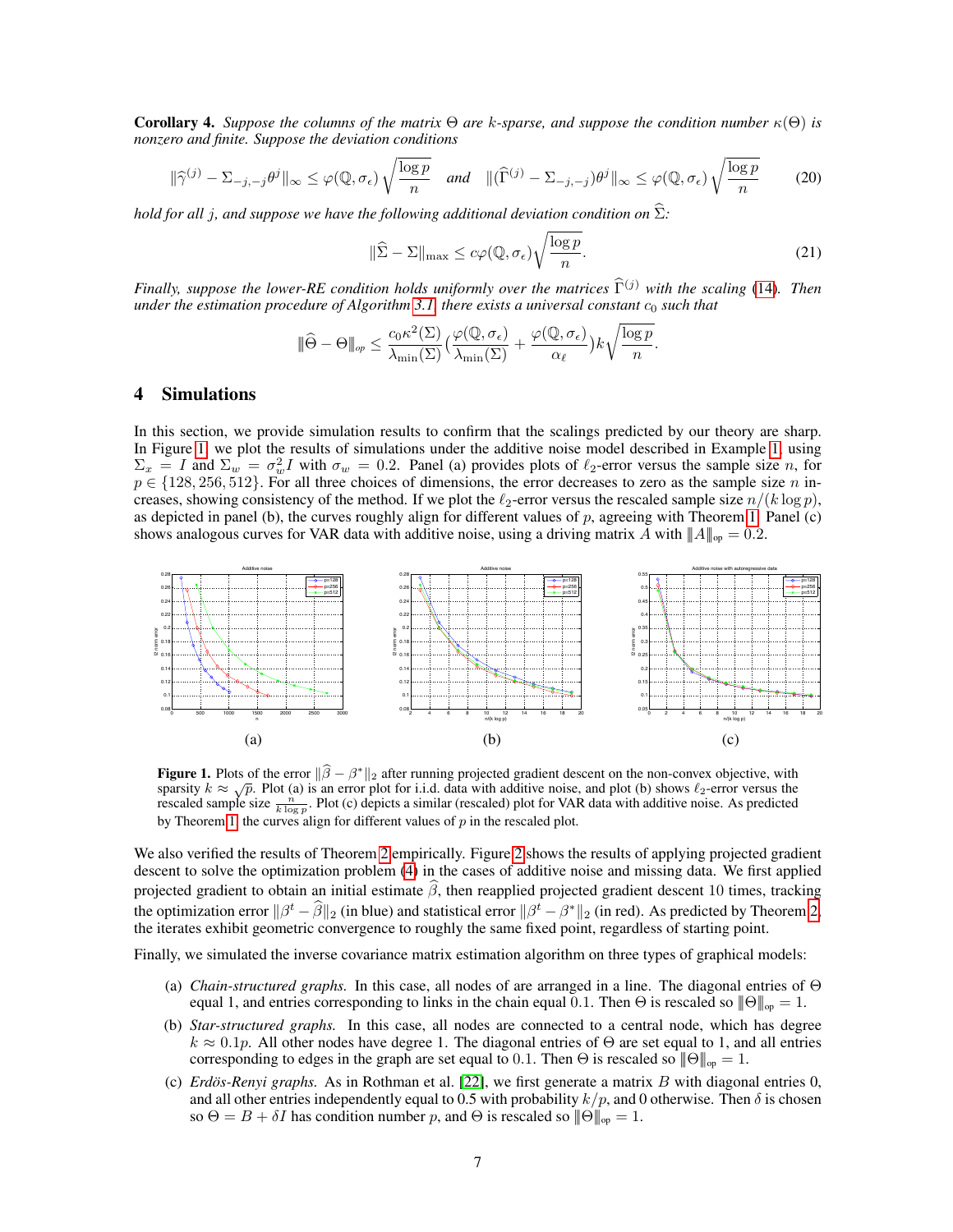

**Figure 2.** Plots of the optimization error  $\log(\|\beta^t - \hat{\beta}\|_2)$  and statistical error  $\log(\|\beta^t - \beta^*\|_2)$  versus iteration number t, generated by running projected gradient descent on the non-convex objective. As predicted by Theorem 2, the optimization error decreases geometrically.

After generating the matrix  $X$  of  $n$  i.i.d. samples from the appropriate graphical model, with covariance matrix  $\Sigma_x = \Theta^{-1}$ , we generated the corrupted matrix  $Z = X + W$  with  $\Sigma_w = (0.2)^2 I$ . Figure 3 shows the rescaled  $\ell_2$ -error  $\frac{1}{\sqrt{2}}$  $\overline{k}$   $\|\Theta - \Theta\|_{\text{op}}$  plotted against the sample size *n* for a chain-structured graph, with panel (a) showing the original plot and panel (b) plotting against the rescaled sample size. We obtained qualitatively similar results for the star and Erdös-Renyi graphs, in the presence of missing and/or dependent data.



**Figure 3.** (a) Plots of the rescaled error  $\frac{1}{\sqrt{k}} \|\widehat{\Theta} - \Theta\|_{op}$  after running projected gradient descent for a chain-structured Gaussian graphical model with additive noise. As predicted by Theorems 1 and 2, all curves align when the rescaled error is plotted against the ratio  $\frac{n}{k \log p}$ , as shown in (b). Each point represents the average over 50 trials.

# 5 Discussion

In this paper, we formulated an  $\ell_1$ -constrained minimization problem for sparse linear regression on corrupted data. The source of corruption may be additive noise or missing data, and although the resulting objective is not generally convex, we showed that projected gradient descent is guaranteed to converge to a point within statistical precision of the optimum. In addition, we established  $\ell_1$ - and  $\ell_2$ -error bounds that hold with high probability when the data are drawn i.i.d. from a sub-Gaussian distribution, or drawn from a Gaussian VAR process. Finally, we used our results on linear regression to perform sparse inverse covariance estimation for a Gaussian graphical model, based on corrupted data. The bounds we obtain for the spectral norm of the error are of the same order as existing bounds for inverse covariance matrix estimation with uncorrupted, i.i.d. data.

#### Acknowledgments

PL acknowledges support from a Hertz Foundation Fellowship and an NDSEG Fellowship; MJW and PL were also partially supported by grants NSF-DMS-0907632 and AFOSR-09NL184. The authors thank Alekh Agarwal, Sahand Negahban, and John Duchi for discussions and guidance.